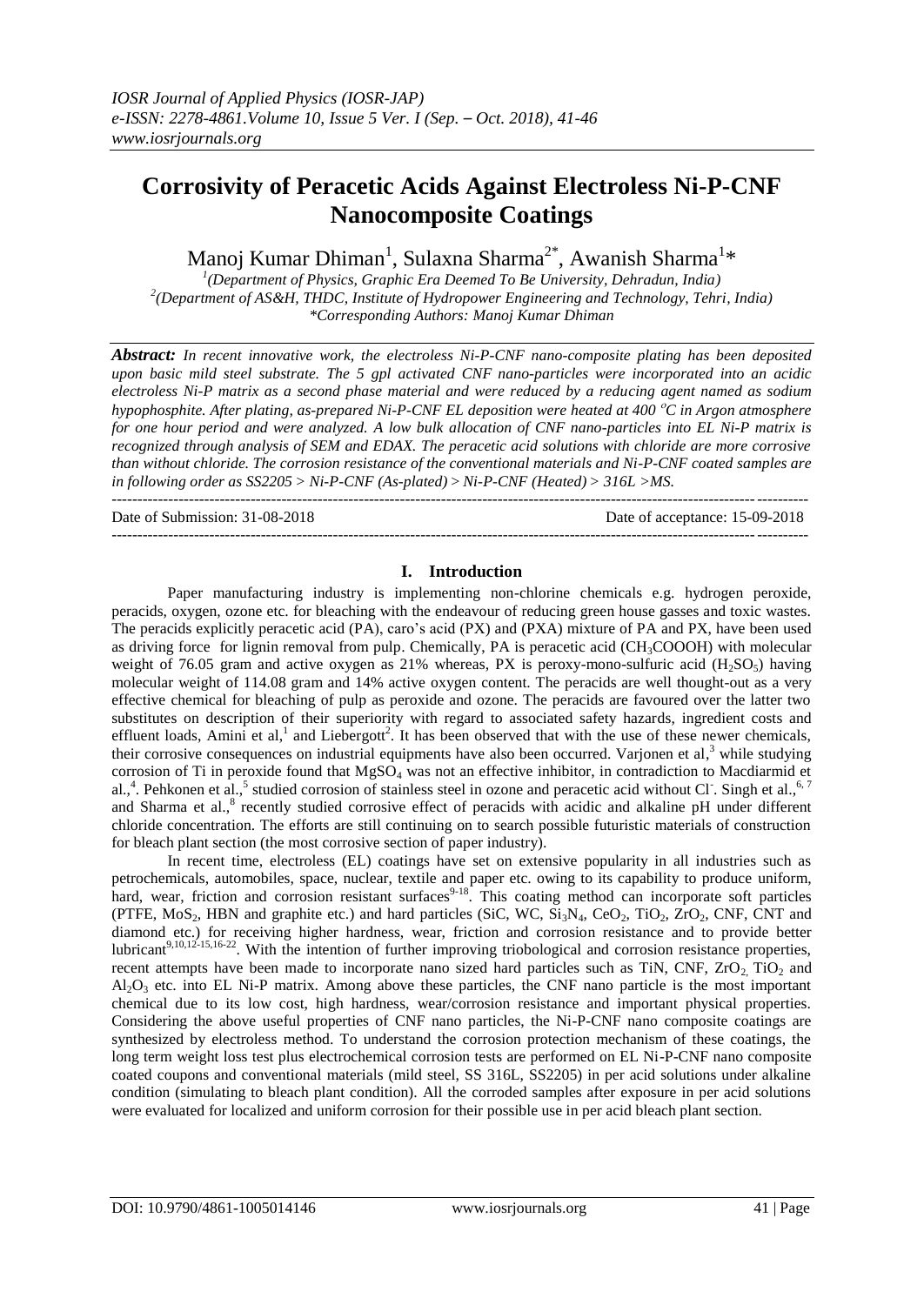# **II. Experimental**

**Materials Selection**: For corrosion tests, plate coupons of mild steel (MS), austenitic stainless steel 316L, EL Ni-P-CNF coated and duplex stainless steel 2205 were selected for the weight loss test and coupons of above materials (except mild steel) were used for electrochemical corrosion tests. The compositions of all stainless steels for plate coupons are given in Table-1. All the test samples were solution annealed as per<sup>19</sup>. Before exposure, the coupons of all steels were fine polished up to 1200 grit SiC emery paper, then degreased using acetone solution and weighed in case of weight loss test. All the base coupons have dimensions 20 mm  $\times$ 20 mm x (3 to 4) mm and cylindrical coupons have dimension 10 mm  $\times$  11 mm. For non-conventional materials (EL Ni-P-CNF nano-composite coatings), the elemental composition of mild steel (MS) coupon (used as substrate material for coatings) is listed as; carbon (0.181 %), silicone (0.042 %), manganese (1.64 %) and rest iron (Fe balance).

| <b>Table 1:</b> Composition of plate type test materials for immersion corrosion test |  |  |                                                                               |  |                                           |  |
|---------------------------------------------------------------------------------------|--|--|-------------------------------------------------------------------------------|--|-------------------------------------------|--|
| $\triangle$ llava $\triangle$                                                         |  |  | $C_{\rm m}$ N: $M_{\rm c}$ D $C_{\rm m}$ M <sub>p</sub> $\mathcal{C}_{\rm R}$ |  | $\mathbb{C}: \mathbb{R}^n \to \mathbb{N}$ |  |

| <b>Allovs</b> | ∽<br>◡ | Сr                                | Ni   | Mo   | D     | Cu   | Mn     | $\mathbf{C}$<br>P | Si   | N     |
|---------------|--------|-----------------------------------|------|------|-------|------|--------|-------------------|------|-------|
| MS            | 0.180  | -                                 | -    | -    | -     | -    | . . 66 | -                 | 0.04 | -     |
| SS316L        | 0.019  | $\overline{ }$<br>$^{\prime}$ .43 | .26  | 2.03 | 0.027 | 0.40 | .      | 0.002             | 0.50 | 0.048 |
| SS2205        | 0.022  | 1 <sub>2</sub><br>ل 1 . 4 .       | 5.55 | 3.16 | 0.02  | 0.21 | 1.47   | $\rm 0.001$       | 0.35 | 0.188 |
|               |        |                                   |      |      |       |      |        |                   |      |       |

**#** Fe balance

**Preparation of EL Ni-P-CNF Nano-composite Coatings:** The Ni-P-CNF (5 gpl CNF nano-particles well disperse into acidic EL Ni-P medium) nano-composite depositions are plated on base coupons of mild steel material through the electroless method. The detailed procedure of EL coating method is given elsewhere $10,21$ . For the heat behaviour study, the EL nano composite coupons (base and cylindrical) were put at 400  $^{\circ}$ C in tube heating system (1h period, Ar inert gas atmosphere) as well as then were cooled into furnace up to surrounding temperature.

**Composition and Concentration of Peracetic Acid (PA) Solutions:** The test samples are exposed into peracid solution namely peracetic acid (PA) prepared as described earlier, Amini<sup>1</sup>. Accordingly, PA was prepared by adding glacial acetic acid to hydrogen peroxide (1 molar ratio each) containing 1 ml. of concentrated sulfuric acid as a catalyst. The mixture was then warmed to  $45^{\circ}$ C, held at this temperature for two hours, and stored overnight in a refrigerator to allow the mixture to come to equilibrium. The % A.O. was calculated as mentioned by<sup>1</sup>. The NaCl was added in the solutions to get desired level of Cl ions. The pH of these solutions is kept as pH 8.0 (best bleaching range of pH is 5 to 9 for peracids<sup>1</sup>, by adding required amount of 10% NaOH solution. Table-2 gives the test conditions and composition of the solutions.

| <b>Table 2:</b> Chemical composition of the peracid solutions |                 |        |             |                |           |  |  |
|---------------------------------------------------------------|-----------------|--------|-------------|----------------|-----------|--|--|
| <b>Solution</b>                                               | <b>Chemical</b> | Charge | рH          | Chloride (ppm) |           |  |  |
|                                                               | $(\%A.0^*)$     |        |             | 0 ppm          | $400$ ppm |  |  |
| Peracetic acid (Pa)                                           | $0.40 \pm 0.05$ |        | $8.0 + 0.2$ | PA(0)          | PA(CI)    |  |  |
|                                                               |                 |        |             |                |           |  |  |

**Table 2**: Chemical composition of the peracid solutions

\* A. O. – Active Oxygen

**Immersion Corrosion Test**: An immersion corrosion test was conducted in the present investigation. In this test, all the well prepared base coupons were exposed in peracid solutions for duration of six months at room temperature (Figure-1). Each coupon was immersed in the solutions with the serrated washers for initiating crevice corrosion. During the immersion test, % active oxygen (% A.O.), Cl and pH of the test solutions were monitored and maintained each day. While pH and Cl did not change much  $(\pm 0.2 \text{ and } \pm 30 \text{ ppm respectively})$ , decrease in % A.O. was compensated, to keep it within limit as per Table-2, by adding requisite amount of peracetic acid (PA). After the exposure, the corroded coupons were cleaned mechanically and by treating with cold solution of concentrated HCl with 50 gpl SnCl<sub>2</sub> and 20gpl SbCl<sub>3</sub><sup>9,16,17,23</sup>. The corroded coupons were then weighed for determining weight loss and corrosion rate (formula) and viewed under the optical metallurgical microscope for estimating the extent of localized attack.

Corrosion Rate (mpy) =  $534W$  (i) DAT

Where 'W' is equal to weight loss in mg, 'D' is density of steel 7.8  $gm/cm<sup>3</sup>$ , 'A' area of coupons in inch square and "T" is time exposure in hours Table-3.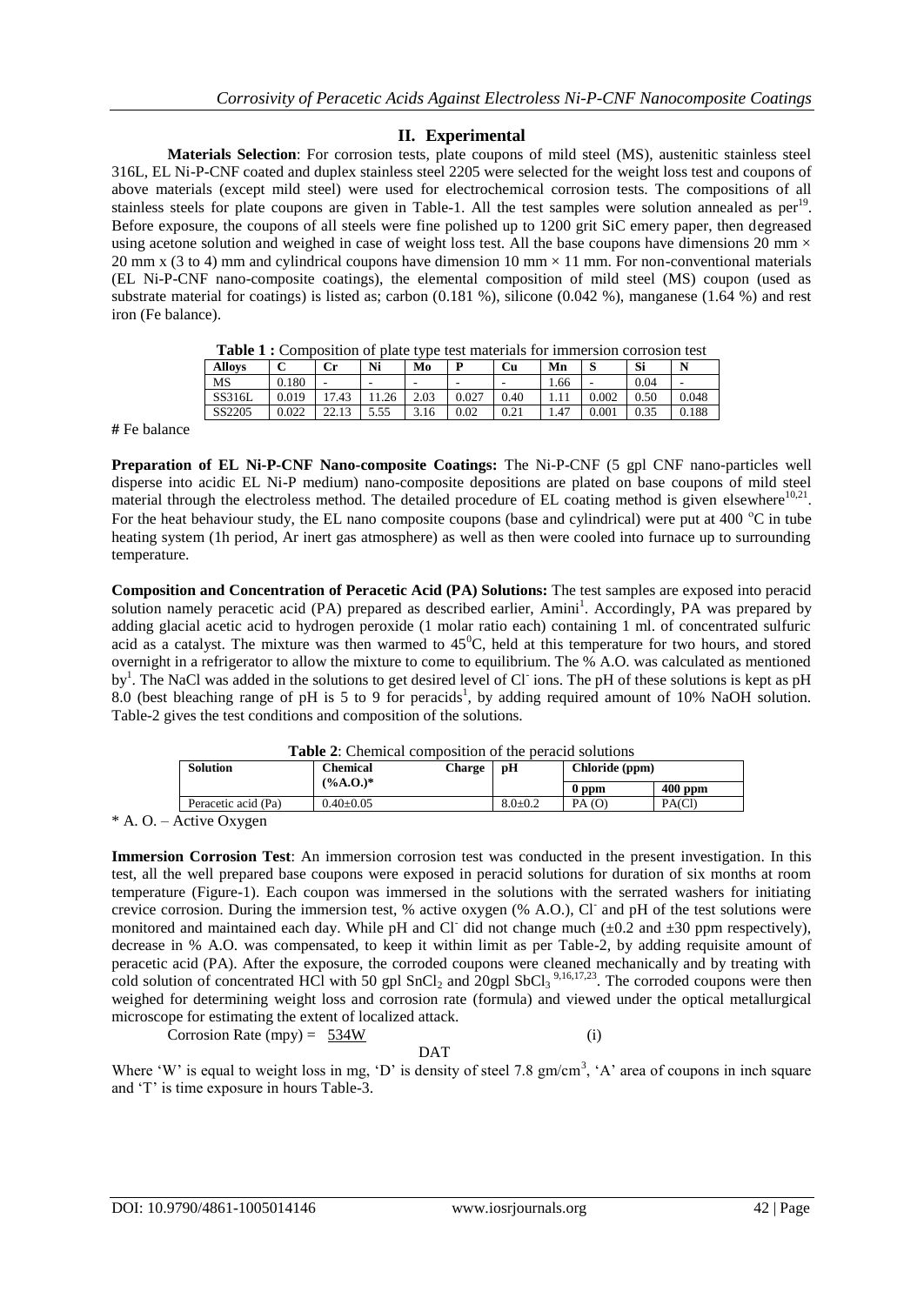

Figure 1: Photographs of long term immersion corrosion test



(a)  $(b)$  (c) **Figure 2:** Corroded coupons after long term corrosion test (a) MS (b) Ni-P-CNF (As-plated) and (c) Ni-P-CNF (Heated)

| <b>Solutions</b> | <b>Corrosion</b>     | <b>Samples for Immersion Test</b> |        |             |            |            |  |  |
|------------------|----------------------|-----------------------------------|--------|-------------|------------|------------|--|--|
|                  | <b>Parameters</b>    | <b>MS</b>                         | SS316L | Ni-P-CNF    | $Ni-P-CNF$ | SS2205     |  |  |
|                  |                      |                                   |        | (As-plated) | (Heated)   |            |  |  |
| PA(0Cl)          | Corrosion rate (mpy) | 15.27                             | 0.32   | 0.23        | 0.34       | 0.003      |  |  |
|                  | Pitting $attack(µm)$ | <b>NMA</b>                        | 33     | 28          | 31         | <b>NVA</b> |  |  |
|                  | Crevice $attack(µm)$ | 51                                | 38     | 26          | 34         | <b>NVA</b> |  |  |
| PA(Cl)           | Corrosion rate (mpy) | 19.49                             | 0.41   | 0.29        | 0.37       | 0.02       |  |  |
|                  | Pitting $attack(µm)$ | 60                                | 35     | 31          | 36         | 13         |  |  |
|                  | Crevice $attack(µm)$ | 65                                | 34     | 32          | 38         | 15         |  |  |

NMA No Measurable Attack

NVA No Visible Attack

# **III. Results and Discussions**

## **Characterization of Composite Coatings**

Microstructures photograph of materials MS, SS316L, SS2205, EL Ni-P-CNF (As-plated) and Ni-P-CNF (Heated) depositions, before exposure in solutions are shown in Figure 3. The main results of XRD, SEM-EDAX study are discussed below.

The SEM micrograph of Ni-P-CNF (As-plated) EL nano-composite coated coupon reveal low dense, amorphous structure with some tubes. When the nano composite coated coupons are heated at 400 $\degree$ C for one hour duration under Argon (Ar) atmosphere, the globules of nickel and phosphorus with well dispersed CNF nano-particles turn out to be more close packed with no major change in diameters of CNF hollow tubes (Figure 3) and these consequences are also in accordance of earlier studies  $^{[2,16,18]}$ .



**Figure 3:** SEM micrographs of Heated; EL Ni-P-CNF coatings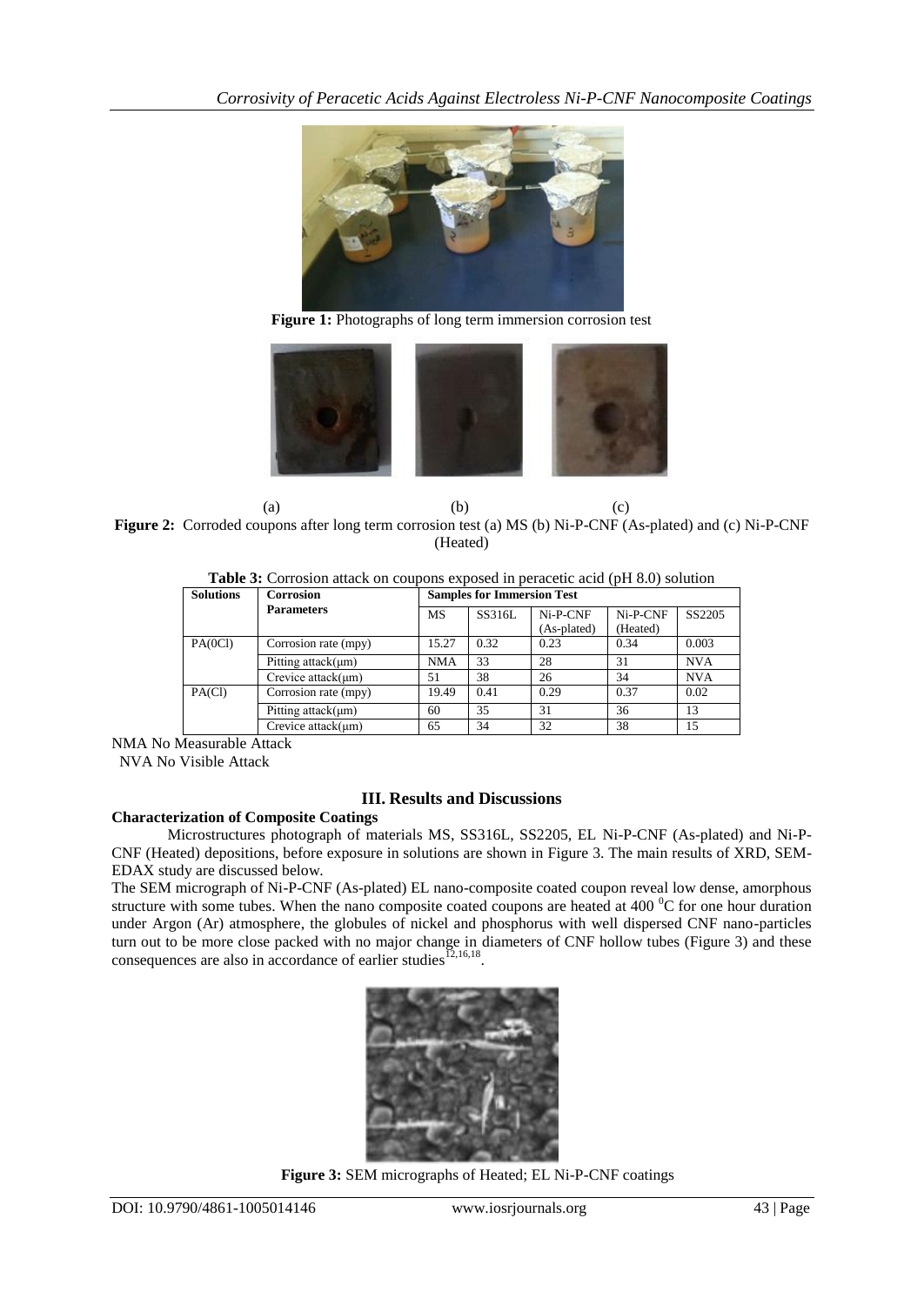

**Figures 4**: XRD micrograph of Ni-P-CNF (Heated) nano-composite coating

| <b>Elements</b> | Weight %             |                   |  |  |  |  |
|-----------------|----------------------|-------------------|--|--|--|--|
|                 | Ni-P-CNF (As-plated) | Ni-P-CNF (Heated) |  |  |  |  |
| Ni K            | 85.28                | 83.73             |  |  |  |  |
| PK              | 9.51                 | 9.34              |  |  |  |  |
| Fe K            | 3.0                  | 4.76              |  |  |  |  |
| C <sub>K</sub>  | 2.21                 | 2.17              |  |  |  |  |
| Total %         | 100                  | 100               |  |  |  |  |

**Table 4:** EDAX analysis of Ni-P-CNF nano-composite coatings

The EDAX analysis (Table-4) recognized that EL Ni-P-CNF nano-composite coating (As-plated) consisting of 5 gpl of CNF nano-particles have 85.28 wt% of nickel, 9.51 wt% of phosphorus, 3.0 wt% Fe and 2.21 wt% of C while the heated coating have 83.73wt% of nickel, 9.34 wt% of phosphorus, 4.76 wt% Fe and 2.17 wt% C. It is noticeable from the EDAX analysis that quantity of coating elements Ni, P and C decreases on heating while that of Fe increases. This result suggests diffusion of coating element towards interface of coating and substrate surface and increased corrosion in heat treated coupons<sup>9-17</sup>. The XRD patterns of Ni-P-CNF (Asplated) EL nano-composite coatings reveals that coating is amorphous in character as a single wide peak is available at the diffraction angles (20) 43.8<sup>0</sup> and a small peak of CNF appears at approximately 26.1<sup>0</sup>. The single broad peak at  $43.8^{\circ}$  is an indication of Ni and Fe presence. The XRD pattern (Figure 4) of Ni-P-CNF EL nano-composite coating (heat treatment at 400 °C for one hour duration) demonstrates the transformation of amorphous phase into characteristic crystalline phase. The flutter peak of CNF appears at approximately 26.2<sup>0</sup> and it is exceedingly co-identical with the graphite peak. The Ni<sub>3</sub>P phase is also formed in the Ni matrix. The peaks of Ni are observed at diffraction angles of  $52.\dot{4}^0$  and  $76.1^0$  and for Fe as a substrate at  $36.3^0$  and  $65.2^0$ . The uppermost peak of Ni<sub>3</sub>P is observed at diffraction angle of  $44.4^{\circ}$ . The evidences identical to (111), (200) plus (220) planes and FCC phase of Ni can be experienced. The grains are in variety between 12 nm to 35 nm for CNF nano particles. The grains get roughness because of heating which assist in growing hardness plus wear resistance of depositions<sup>16-23</sup>. In Figure 4 for heated sample, the entire reflections are almost equal by means of orientation of (JCPDS 01 to 1260; FCC Ni) and (JCPDS 34 to 0501; BCC Ni3P),(JCPDS 75-2078; CNF) (JCPDS 35-0772; Fe<sub>3</sub>C) and (JCPDS 13-0534; Fe). The low quantity plus high dispersion of CNF nanoparticles into EL Ni-P medium is responsible for small peaks as well as Ni-P peaks are not shifted $9-12,16-18$ . The breadth of main peak of Ni (111) point out grain proportions are in range of 7.2 to 16.1 nm<sup>9-12,16-18</sup>.

## **Corrosivity of Solutions**

Corrosion rates of mild steel, EL Ni-P-CNF nano composite coated coupons and stainless steels, determined on the basis of long term immersion test, in general, show PA (Cl) solutions to be more corrosive than PA (Cl) solutions. The results of this test reveal high degree of uniform corrosion on mild steel (15.27 and 19.49 mpy) as is evident from corrosion rates (Table -3).So, mild steel has to be ruled out as a material of construction for handling these media at alkaline pH. In case of EL Ni-P-CNF nano composite coated coupons and SS316L, SS2205 stainless steels, uniform corrosion is low (variation is from 0.003 to 0.41mpy) hence suitability of these materials has to be checked on the basis of localized corrosion attack. On the basis of degree of pitting and crevice corrosion, EL Ni-P-CNF (Heated) coupon and SS316L show similar resistance (variation is from 26 μm to 38 μm pit depth) while SS2205 exhibit maximum resistance against localized corrosion attack (variation is from 13 μm to 15 μm pit depth). The EL Ni-P-CNF (As-plated) coupon also shows better resistance than Ni-P-CNF (Heated) and SS316L coupons. One observes higher degree of pitting attack on all samples, except SS2205. In one such case, maximum pit depth of 52 µm was observed on SS316L sample in PA (Cl) solution. Thus in common, PA (Cl) solutions are very corrosive. This can be understood on the basis of equation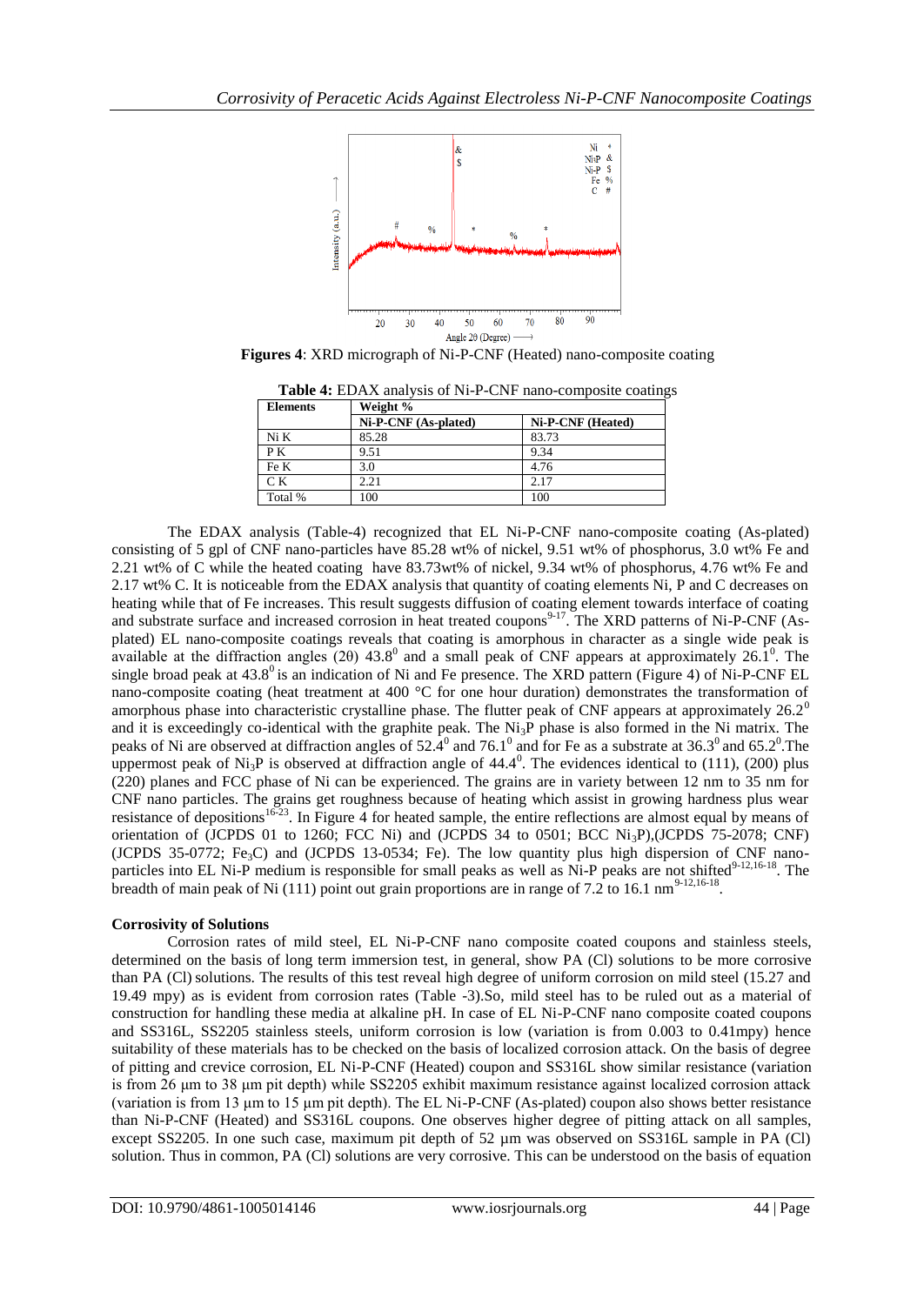prevailing reduction reaction which in turn affect the corrosion of materials and the nature of peracetic acid. Following reduction reactions can be considered to be responsible for corrosion in these solutions:

 $CH_3COOO^- + 3H^+ + 2e^- \leftrightarrow CH_3COOH + H_2O$  (ii)

From the reduction reaction (ii) one negative ion of  $CH<sub>3</sub>COOO$  are responsible for consumption of  $2e^$ and are considered to be more oxidizing than hydrogen peroxide solotions due to the capability of PA showing electrophilic/ nucleophilic character which is not shown by the peroxides<sup>1</sup>. Further a comparison of kinetics of several peroxyacids/peroxides,<sup>1</sup>, shows that electrophilicity of (PA) CH<sub>3</sub>COOOH is greater than that of H<sub>2</sub>O<sub>2</sub>. Accordingly, peracetic acid, at a given pH, is likely to show higher corrosivity than peroxides.

Corrosion resistance of Ni-P EL depositions depends largely on three features (i) quantity of amorphous configuration (ii) quantity of P chemical substance in EL plating and (iii) occurrence of inner stresses  $nm^{9-12,16-23}$ .

Consequently, examination of decreased corrosion resistance of heated depositions as compared to asplated can be endorsed to subsequent factors: (i) inspection of wide peaks in as-plated coupons and progressively more pointed peaks in heated depositions point out a greater crystallinity than before. The heating at 400 °C detect crystallization of inter-metallics of Ni-P, Ni-CNF, CNF-P etc. These transformations are outcome of decreased corrosion resistance because of (a) superior grain border region (compared to amorphous surface) and a grain border region being elevated energy locations (b) The inter-metallics are cathodic as contrast to base Ni medium and unswerving to development of galvanic cells (ii) The P in Ni-P depositions make adsorbed deposit of hypophosphite which obstruct water with Ni and offer corrosion protection to depositions <sup>9-12,16</sup>. In heated coupons decline in quantity of P (EDAX data-Table 5) is supposed to lessen prospect of creation of hypophosphite and create depositions additional susceptible to deterioration. (iii) The variation in (HEC) heat expansion coefficients of MS (~12*:*6  $\times$  10<sup>-6</sup>/<sup>o</sup>C) and Ni-P (~ 11*:*1  $\times$  10<sup>-6</sup>/<sup>o</sup>C) marks in non attachment of deposition plus consequential look of cracks/annulled. This is true by elevated porosity in heated depositions<sup>6-12,16-23</sup>. The XRD facts of heated depositions demonstrate construction of Ni-P and CNF-P etc. inter-metallics. The EL Ni-P-CNF (Heated) depositions depict low corrosion resistance in compare to as-plated coupons; even though it is improved than MS and SS316L coupons. Consequently heated depositions can be recommended for application in cases where compulsion is for enhanced triobological qualities along with not so corrosive environments.

#### **IV. Conclusions**

Thus result obtained from weight loss and electrochemical corrosion tests in terms of corrosion rate, pitting potential  $(E_p)$  and passivation range for all samples in peracid solutions, degree of corrosion resistance varies as  $SS2205 > Ni-P-CNF$  (As-plated) > Ni-P-CNF (Heated)  $\sim$  SS316L > MS. A suggestion is now given about the appropriate material for handling peracid solutions. On the basis of immersion corrosion test and criterion by<sup> $6,7$ </sup>, SS316L and MS are not appropriate for peracid solutions. The use of EL Ni-P-CNF nano composite coated coupons is doubtful in view of the electrochemical measurements. Immersion and electrochemical corrosion tests show better performance of duplex SS2205 material. The application of material SS2205 is also more cost effective on the basis of its improved cost/strength ratio in addition to better corrosion resistance. The hardness and wear measurements illustrated better performance of Ni-P-CNF nano-composite coatings than some conventional/Ni-P materials.

#### **References**

- [1]. Amini B. and Webster J. On-site peracids : Tools For Bleaching Strategies to meet the Cluster Rule, and considerations on how to select among them, Proc. Tappi Intl. Pulping Conf., Atlanta, p 371 (1994)
- [2]. Liebergott N. Peracid Delignification and Bleaching, Proc. Tappi Intl. Pulping Conf., Atlanta, p357 (1994).
- [3]. Varjonen, O.A. and Hakkarainen, T.J., Tappi J. 78(6): 161 (1995).[7]<br>[4]. Macdiarmid, J.A. and Reichert, D.L. Proc. International Symposium
- Macdiarmid, J.A. and Reichert, D.L.,Proc. International Symposium on Corrosion in Pulp & Paper Industry, Atlanta, p 99 (1992).
- [5]. Pehkonen, A., Salo, T., Aromaa, J. and Forsen, O.Pulp & Paper Canada 101(4):T104(2000)
- [6]. Singh, R. and Singh, A.K. Tappi J. 78(12): 111 (1995).[9]<br>[7]. Singh, A.K., Gaur (54) B., Rao, N.J.; "Corrosion of mild s
- [7]. Singh, A.K., Gaur (54) B.,Rao, N.J.; "Corrosion of mild steel in hypochlorite solution- An electrochemical and weight loss study", IJCT, Vol 1,No.7, P 225,1994
- [8]. A. Sharma, "Corrosion Investigations in Pulping and Bleaching media", PhD. Thesis, Indian Institute of Technology Roorkee, 2006.
- [9]. K. Ravindranath and S.N. Malhotra, "Influence of aging on intergranular corrosion of a 5 % Cr 5% Ni duplex stainless steel", Corrosion-NACE, Vol. 50, pp. 316-319, 1994.
- [10]. J.N. Balaraju, T.S.N. Sankara Narayanan and S.K. Seshadri, "Electroless Ni–P composite coatings", *J. Appl. Electrochem*, vol. 33, pp. 807–816, 2009
- [11]. A. Grosjean, M. Razrazi and P. Bercot, Surf. Coat. Technol. 130 (2000) 252
- [12]. P Gadhari and P. Sahoo, "Improvement of Corrosion Resistance of Ni-P-Al2O3 Composite Coating by Optimizing Process Parameters Using Potentiodynamic Polarization Test', <u>Portugaliae Electrochimica Acta</u> 32(2) (2014) pp. 137-156.<br>R. Parkinson, "Properties and applications of electroless
- [13]. R. Parkinson, "Properties and applications of electroless nickel", [http://www.nipera.org/~/Media/Files/TechnicalLiterature/PropertiesAndApplicationsOfElectrolessNickel\\_10081\\_.pdf\)](http://www.nipera.org/~/Media/Files/TechnicalLiterature/PropertiesAndApplicationsOfElectrolessNickel_10081_.pdf).